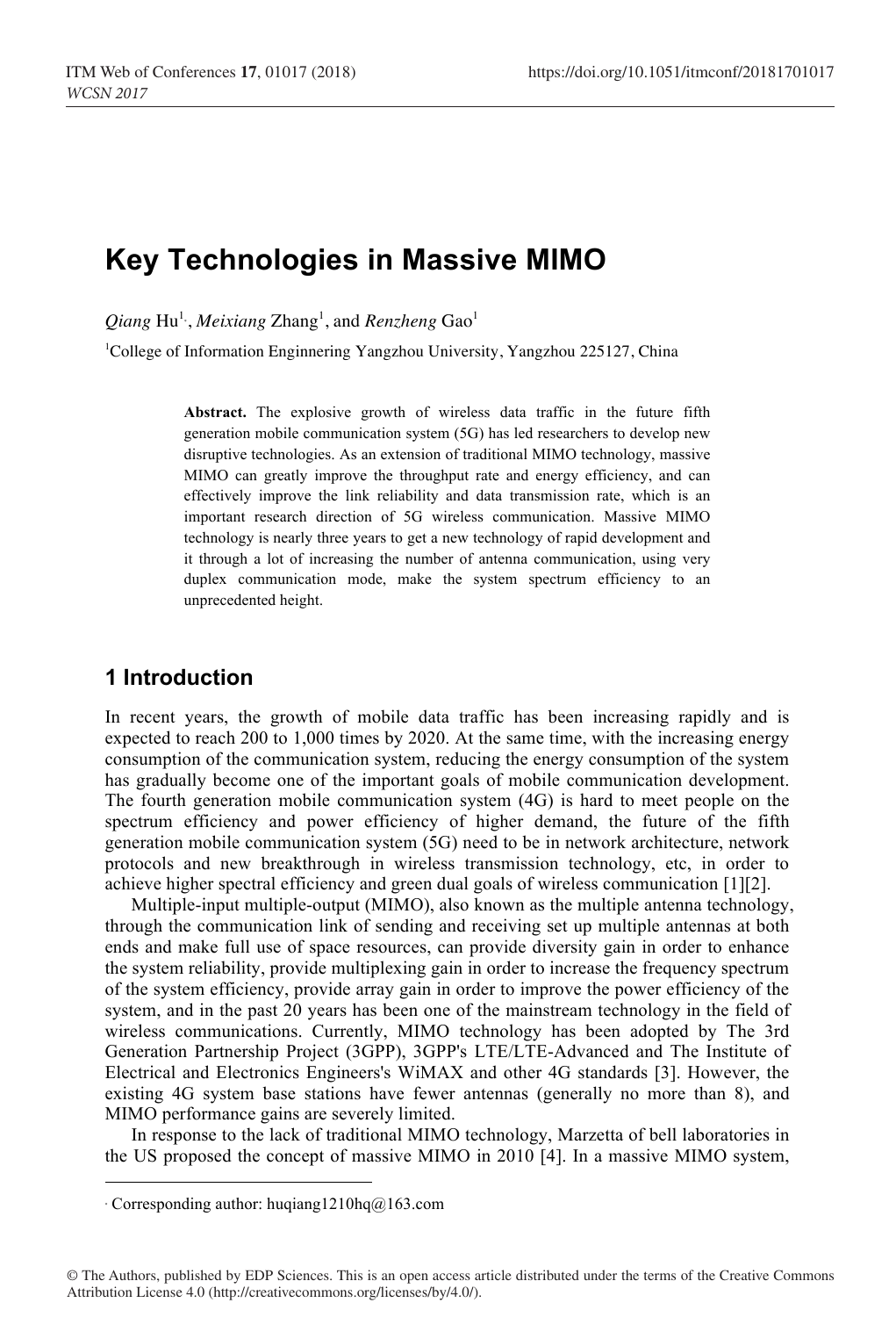the base station is configured with tens to hundreds of antennas, which is an order of magnitude larger than that of the traditional MIMO system. The base station makes full use of the space freedom of the system and serves a number of users at the same time. Study found that when a village on the number of base station antenna becomes infinite, different user channel will tend to be orthogonal, additive white gaussian noise and small scale fading, all negative effects can be neglected, only limited to single user throughput is the same in the other community pilot sequences of interference users, system throughput than traditional MIMO system more than one order of magnitude [5][6]. The evolution of traditional MIMO to massive MIMO is a process from quantitative to qualitative change. Due to the large number of base station antenna MIMO and air separation users than traditional MIMO is orders of magnitude increases, both in the wireless communication on the basic principles and specific methods had different both in common, it provides researchers with contains many high research value of "gold mining and metallurgy" [7]. In recent years, the basic theory of massive MIMO, channel measurement and modeling, channel information acquisition, wireless transmission, experiment and testing have yielded fruitful results.

The structure of this paper is as follows: the second section analyzes the MIMO technology standardization process in detail, and the third section analyzes the technical advantages of massive MIMO and the main application scenarios compared with the traditional MIMO technology. The fourth and fifth sections are introduced from the point of view of channel measurement and channel modeling, and the channel estimation techniques for massive MIMO systems are analyzed in detail. Then precoding technology and signal detection technology are introduced. The eighth section illustrates the technical challenges faced by massive MIMO technology today. At the end of this paper, the summary of this paper is made.

# **2 Traditional MIMO technology**

MIMO technology was first established in 1908 by Marconi, it by the sender and the receiver are equipped with multiple antennas to improve the capacity of communication system, system data transmission rate and transmission reliability. MIMO technology is one of the key technologies of the third generation mobile communication system (3G) and 4G communication systems.

#### **2.1 Single user MIMO technology**

The earliest point to point MIMO communication transmission technology, that is, single user MIMO (SU-MlMO), SU-MlMO using multiple antennas at both the transmitter and receiver to carry out wireless communication. In the actual system, if the multiple lines between the transmitter or the receiver are not related to each other, the distance between the adjacent antennas must be greater than the carrier wavelength. For handheld mobile terminals, physical size is limited, placing multiple antennas and uncorrelated antennas is very difficult, which limits the actual gain of SU-MIMO system. The basic model of SU-MIMO is shown in Figure 1.



**Fig. 1.** The basic model of SU-MIMO.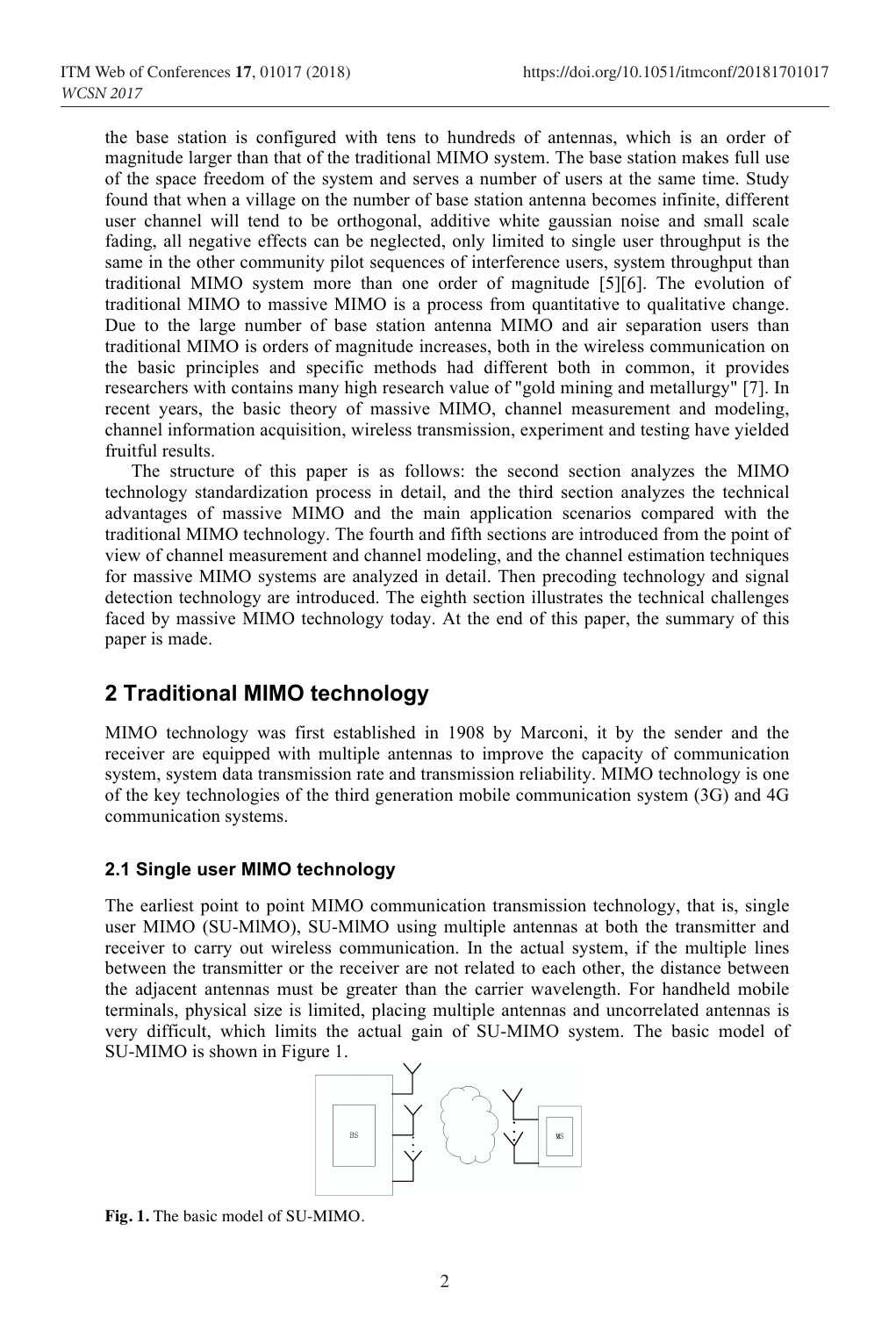#### **2.2 Multiple user MIMO technology**

The actual wireless communication system tends to be a base station (BS) communication with multiple mobile terminals (MS), so a multiple user MIMO (MU-MIMO) appears [8]. In more community MU-MIMO case, inside the village interference can be through the night, frequency division and reduce or eliminate the code classification and simple technology, but the interference between zones must adopt some more complex technology to reduce or eliminate, such as using Maximum Likelihood Multi User Detection(MLMUD) in the uplink or in the downlink using Dirty Paper Coding (DPC) technology. Inter cell interference leads to bottlenecks in MU-MIMO and cooperative MU-MIMO that limit spectrum and power efficiency enhancement. The basic model of MU-MIMO is shown in Figure 2.



**Fig. 2.** The basic model of MU-MIMO

#### **2.3 Standardization of MIMO Technology**

The MIMO technology standardization process in LTE/LTE-A is shown in Table 1.

| Standard                         | MIMO Technology                                                                | Characteristic                                                                                                                                                |
|----------------------------------|--------------------------------------------------------------------------------|---------------------------------------------------------------------------------------------------------------------------------------------------------------|
| Rel-8                            | Transmit diversity<br>Space-division<br>multiplexing<br>Beamforming<br>MU-MIMO | Supports up to 4 layers of transmission only<br>support single-layer transmission up to two<br>rank1Ue                                                        |
| $Rel-9$                          | Dual stream<br>beamforming                                                     | SU / MU flexible switch up to 4 data<br>streams(Up to 2 layers per UE) using<br>non-codebook transmission support<br>opportunity channel reciprocity feedback |
| $Rel-10$                         | High-order MIMO                                                                | Supports up to 8 layers of transmission High<br>Precision Feedback Based on Two Level<br>Multi - granularity Codebook                                         |
|                                  | Uplink MIMO                                                                    | Supports up to 4 layers of transmission                                                                                                                       |
| $ReI-11$<br>$ReI-12$<br>$ReI-13$ | CoMP<br>CoMP/3DMIMO<br>3D MIMO                                                 | Multi-cell support for collaborative MIMO<br>Multi-cell collaborative MIMO / 3D<br>Expand to three-dimensional (3D) antenna<br>array                          |

**Table 1.** MIMO technology standardization process.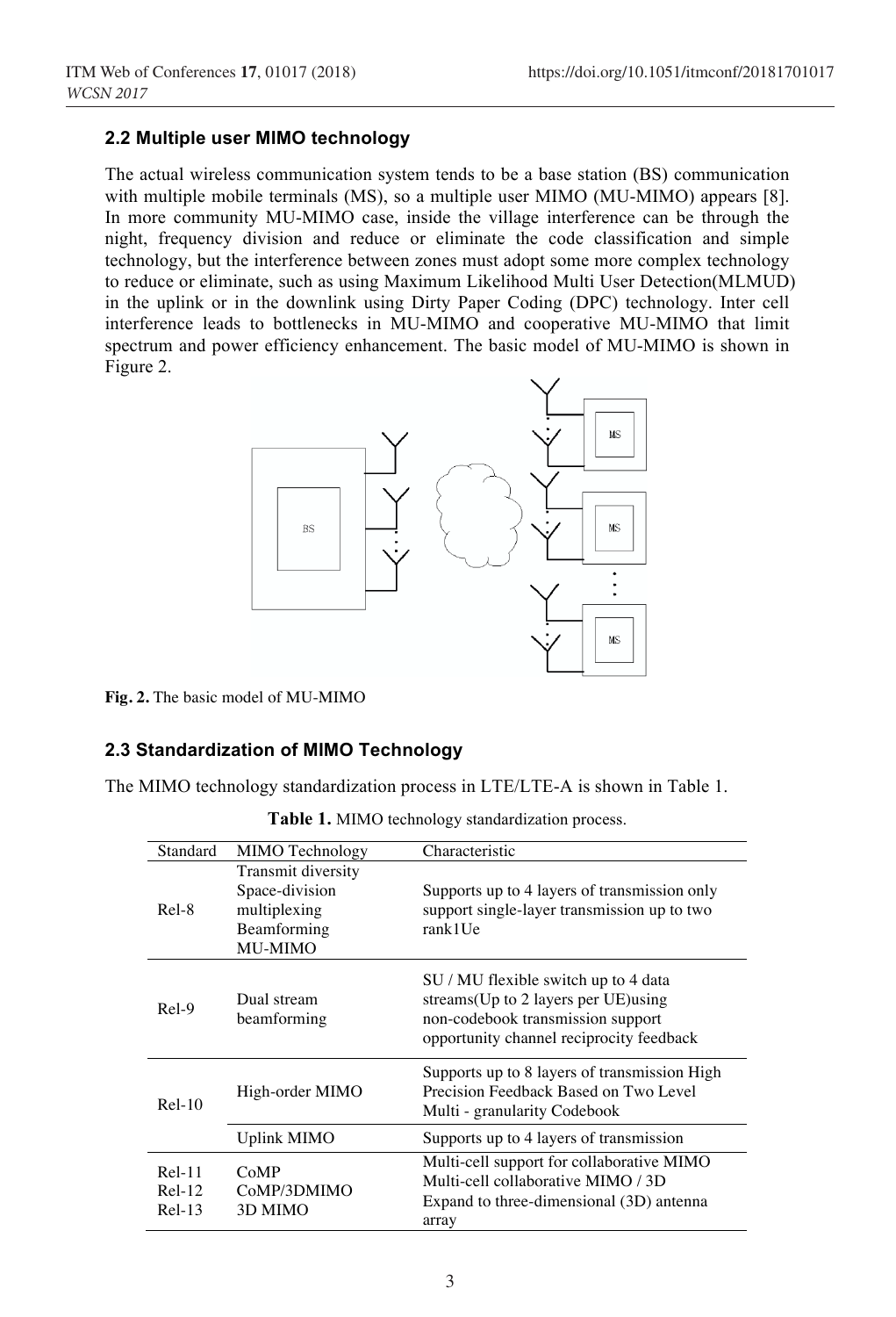### **3 Massive MIMO technology**

In 2010, the Bell laboratory scientist Marzetta proposed the concept of massive MIMO in the multi-cell and Time Division Duplexing (TDD) scenarios, thus discovering some different features of the single cell and the limited number of antennas [4]. Massive MIMO technology refers to the large number of antennas deployed by the base station, usually one hundred or hundreds of antennas [9], which is increased by several orders of magnitude over the existing communication system. More than one user is served at the same time frequency resource, and the mobile terminal generally uses a single antenna reception [10]. The basic model of massive MIMO is shown in Figure 3.



**Fig. 3.** The basic model of massive MIMO.

#### **3.1 Technical advantages of massive MIMO**

The main advantages of massive MIMO technology are as follows:

1) The power of the antenna is very low: Under ideal conditions, the transmitting power of each antenna is inversely proportional to the number of antennas, and under certain conditions of transmitting signal-to-noise ratio (SNR), the total emission power is also inversely proportional to the number of antennas. Therefore, the emission power required for each antenna is inversely proportional to the square of the number of antennas. This can effectively reduce the power consumed in massive MIMO applications.

2) Channel "hardening": The number antennas tends to infinity, the channel matrix of random matrix theory may be used for analysis of channel matrix singular value would be known gradually distribution, and channel vector will tend to be orthogonal, the simplest signal processing method is optimal.

3) The effects of thermal noise and small scale decline are eliminated: Using linear signal processing method, the thermal noise and small scale fading effect the performance of the system increases with the decrease in the number of antennas, and the effect of thermal noise and small scale fading are negligible in comparison with interference between zones.

4) Spatial resolution enhancement: In massive MIMO systems, with the increase of base station antennas, beamforming can transmit the transmitted signals to one point of the space, that is, the base station can accurately distinguish each user, thus improving the spatial resolution [11].

#### **3.2 Massive MIMO comparison with traditional MIMO performance**

In 3GPP, MIMO technology is generally evolving along SU-MIMO, MU-MIMO to network MIMO development. Compared with the traditional MIMO technology, the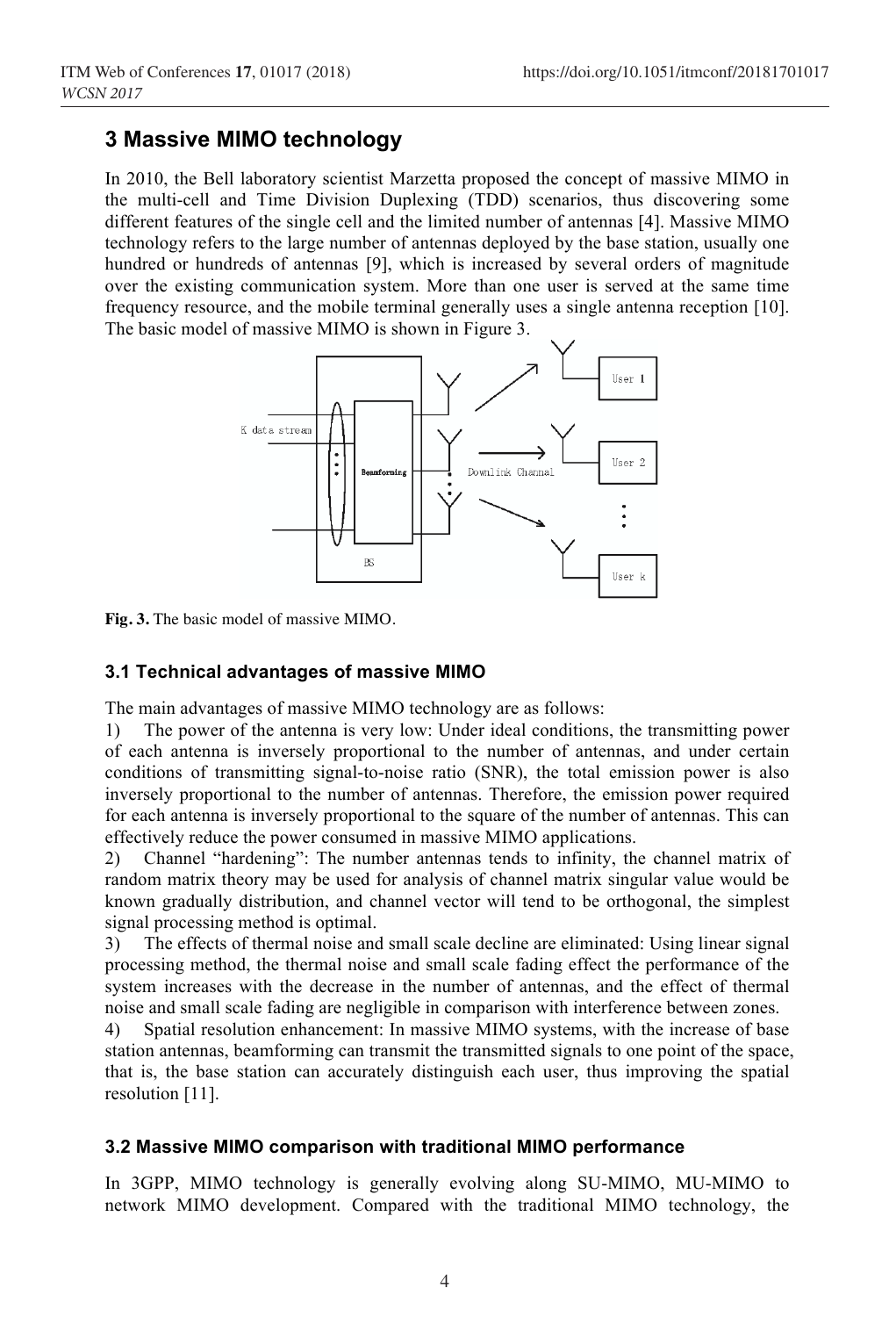performance of massive MIMO technology is reflected in many aspects. Table 2 gives the performance comparison between traditional MIMO and massive MIMO.

| Traditional<br><b>MIMO</b>         | Massive MIMO                                               |
|------------------------------------|------------------------------------------------------------|
| The number of antennas<br>$\leq$ 8 | < 100                                                      |
| uncertain                          | As the matrix field grows to form a deterministic function |
| Low<br>demand                      | High demand                                                |
| Low                                | High                                                       |
| Low                                | High                                                       |
|                                    | Massive MIMO                                               |
| Low                                | High                                                       |
| Low                                | High                                                       |
| Low                                | High                                                       |
| Low                                | High                                                       |
| Low                                | High                                                       |
| High                               | Low                                                        |
| no                                 | yes                                                        |
|                                    | Traditional MIMO                                           |

**Table 2.** Traditional MIMO and massive MIMO performance comparison

#### **3.3 Massive MIMO application scenarios**

The application scene of the massive multi-antenna MIMO technology in the fifth generation mobile communication system is shown in Figure 4. The two cell of macro cell and micro cell coexist in the application scenario of 5G massive antenna array. The network is mainly divided into two types: isomorphism and heterogeneous network, and scenes are divided into indoor scenes and outdoor scenes. According to the test related literature, about seventy percent of the mobile communication system on the land is from indoor. Therefore, massive MIMO channels can be divided into micro cell base stations, indoor or outdoor users, macro cell base stations for indoor or outdoor users. At the same time, the micro cell can be used as the relay base station to transmit information, and the channel can be divided into the macro cell base station and the micro cell base station. The number of antennas in the base station can be increased infinitely, and the number of mobile users in the cell can also be increased [12].



**Fig. 4.** Application scenarios of massive multi-antenna MIMO technology.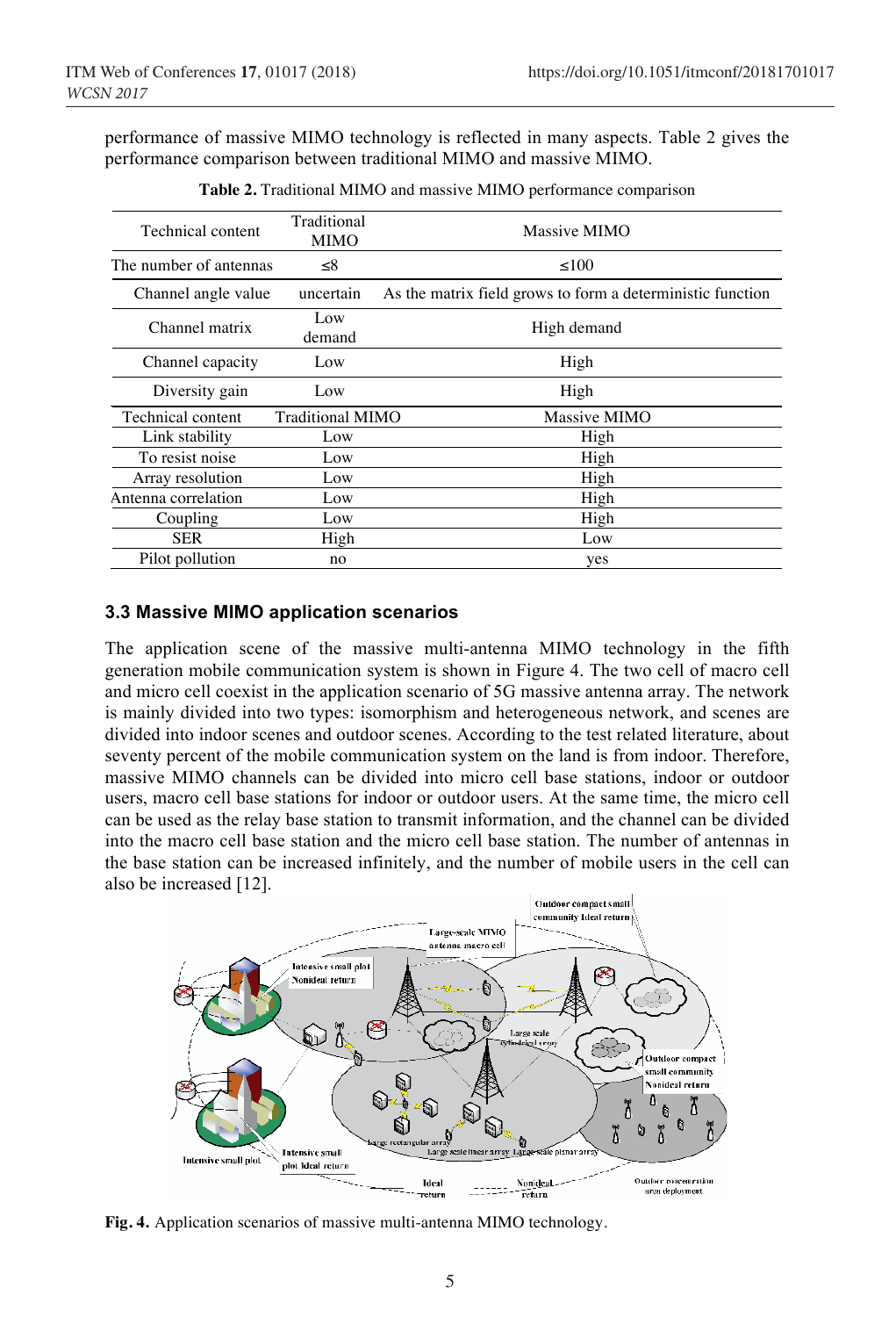### **4 Measurement and modeling of massive MIMO channels**

When the wireless transmission conditions are ideal, the channel vectors of the transmitter and receiver are gradually orthogonal due to the increase of the large number of MIMO system antennas. The following main research and analysis of massive MIMO channel measurement and modeling.

#### **4.1 Measurement of massive MIMO channel**

Through the channel measurement in the actual wireless communication environment, the theoretical channel model of the massive MIMO system can be effectively verified. The performance of the whole communication system is improved by measuring the actual channel. And the perfect result analyzer provides an effective and intuitive tool for network performance analysis.

1) The distributed MIMO channel is measured under 2.6GHZ microcellular conditions : In order to study the crosscorrelation characteristics of large-scale fading of distributed MIMO consisting of four base stations and a mobile station between different base station links, the channel in 2.6GHZ microcell environment has been measured in the previous literature [6]. In these four base stations, three base stations have deployed four groups of highly polarized antenna units. Another base station has deployed only one antenna unit. The mobile station has deployed a cylindrical uniform array consisting of 64 groups of dual polarized antenna units. By using the above measurement method, we can get the large scale channel fading at different locations by analyzing the large-scale fading and cross-correlation characteristics between different base station links [13].

2) Measurement method of unit 128 linear array: The literature[7]considers26 line-of-sight communication users, 10 non-line-of-sight communication users, the system working in 2.6HZ, and the base station equipped with 128 unit linear arrays. In addition, the antenna array length and the antenna spacing are set to 7.3m and half wavelengths respectively. In this paper, the massive MIMO channel is studied in the above scenario, and the Rciean K factor, the received power value of the array, the antenna correlation and the eigenvalue distribution are analyzed. The results show that due to the presence of some invisible scattering and the variation of the scattering power value, the propagation channel of large antenna arrays can not be regarded as a generalized stationary process. However, near-field effect and non-stationarity on array help to eliminate the correlation among users, thus providing a good, stable and low interference channel condition.

#### **4.2 Massive MIMO channel modeling**

Because of the rapid development of 5G technology, massive MIMO channel modeling has shown some new features. For example, spherical waves need to be replaced by a plane wave at the base station terminal large array antenna deployment, and the channel energy is concentrated in a limited space [14]. The channel is no longer independent and distributed. With the ever-increasing array of base station antennas, only different antenna units can see different scatterers and characterize the decline with non-static characteristics.

# **5 Channel status information acquisition technology**

Bell laboratory, put forward the massive transmission scheme of MIMO system TDD mode, namely in the number of users equipped with single antenna is far less than the number of base station antenna assumptions, by receiving pilot signal to the target base station,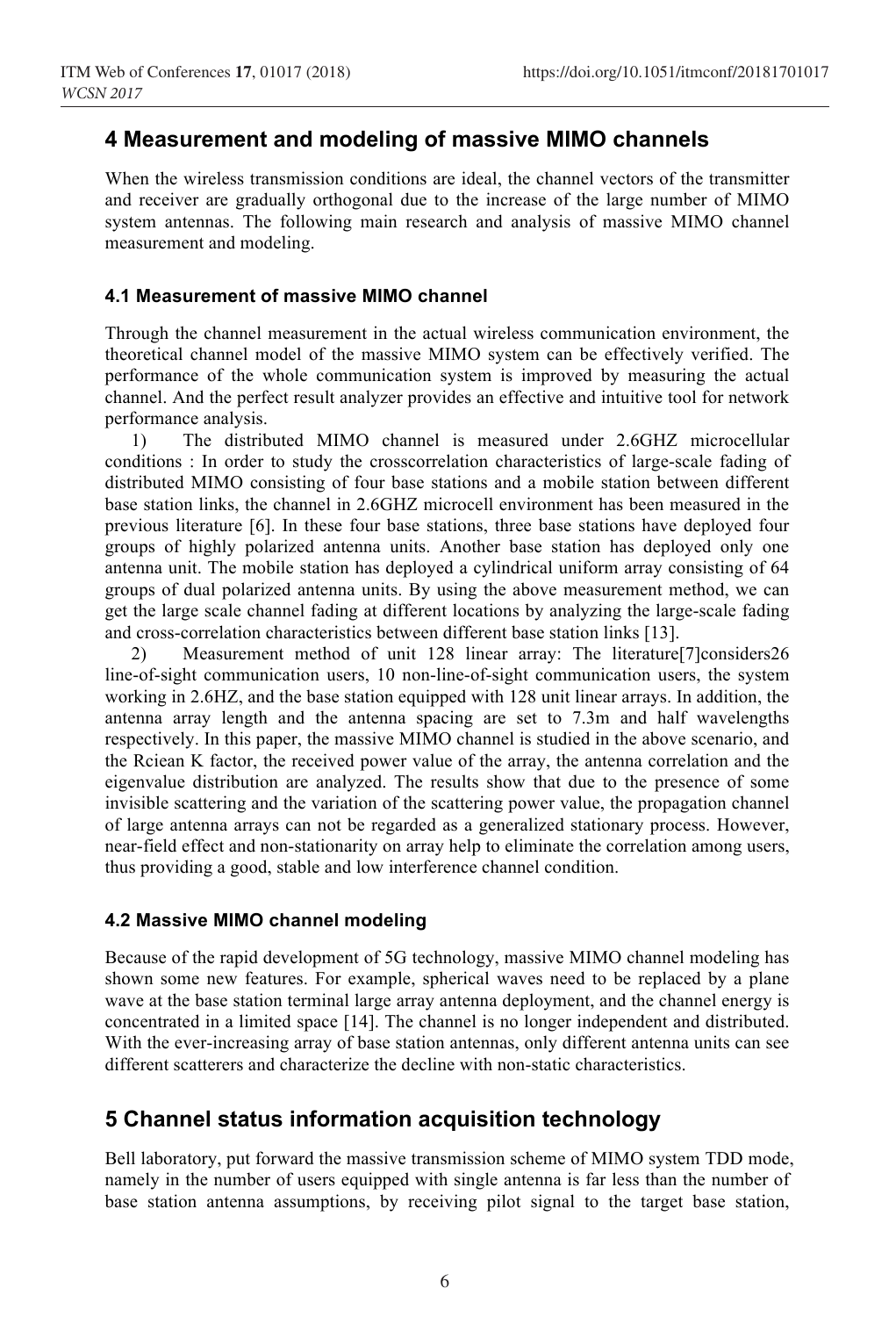according to the uplink channel estimation value of the CSI, reciprocity, TDD using TDD system has link with uplink CSI conjugate transpose down link of CSI. To transmission of uplink signal detection and descending precoding, the number of users in the village gains momentum, the pilot channel estimation cost will increase, especially in the high-speed mobile communications, pilot overhead will occupy most of the time and frequency resource. Therefore, it is of great practical value to study the massive MIMO CSI technology when TDD transmission mode pilot frequency is limited. Compared to Frequency Division Duplexing (FDD) mode, TDD mode can provide more ideal methods for obtaining CSI [15].

# **6 Massive MIMO precoding technology**

Studies have shown that massive MIMO precoding technology plays a critical role in the bottleneck of breaking down the system's downward capacity. Nowadays, in massive MIMO downlink transmission, the purpose of using a large number of transmitter signal processing technology is to transform the complexity of massive MIMO system from the terminal side to the base station side. At present, there are mainly linear and nonlinear precoding algorithms, which are composed of zero forcing precoding (ZF), matched filtering precoding (MF) and block diagonalization (BD). The nonlinearity includes DPC, auxiliary grid method, vector perturbation (VP) and so on.

### **6.1 Linear Precoding**

The linear and non-linear precoding technique has made extensive research [16], makes the massive MIMO precoding technology can reduce the system performance is affected by the pilot pollution, the following typical linear precoding algorithm will be introduced.

1) ZF precoding: In the literature [10], ZF precoding adopts the channel parameters replaced by pseudo inverse matrix [17]. In the literature [11], when meet the ratio of base station antenna number M and the terminal number K is constant, by increasing M and K at the same time, the matrix can be trace  $\{ (G^H G)^{-1} \}$ converges to  $1/(\alpha -1)$  in which  $A<sup>H</sup>$  represent the Hermite matrix *A* conjugate transpose.<br>2) MF precoding: The inverse calculation

2) MF precoding: The inverse calculation of KxK dimension matrix in ZF precoding will increase the complexity of the algorithm. In the massive MIMO,  $(G^HG)/M$ gradually approach the identity matrix, and by simplifying the matrix to solve the inverse operation, the performance of the ZF precoding tends to MF precoding performance. With the expansion of the antenna array, the MF precoding matrix will be infinitely close to ZF.

3) MMSE Precoding: In the multi-cell massive MIMO system, the assignment problem of the training sequence should be considered when the pre coding scheme is designed. The minimum mean squareerror estimation precoding (MMSE) scheme proposed in the literature [12] can reduce the pollution of pilots. Compared with the single cell scenario, the MMSE precoding matrix  $A_l^{\text{opt}}$  is obtained from the optimal solution of the objective function. In this paper, the target function is set up mainly by the mean square interference between the signal both received by the user in the same community and the user in the cross cell.

#### **6.2 Nonlinear Precoding**

Nonlinear precoding is by VP, DPC and auxiliary network method, etc, in the cell in the M and K is not especially large, non-linear precoding can show some advantages. In literature [15], the expression of SNR approximation in the VP of complete CSI is mentioned.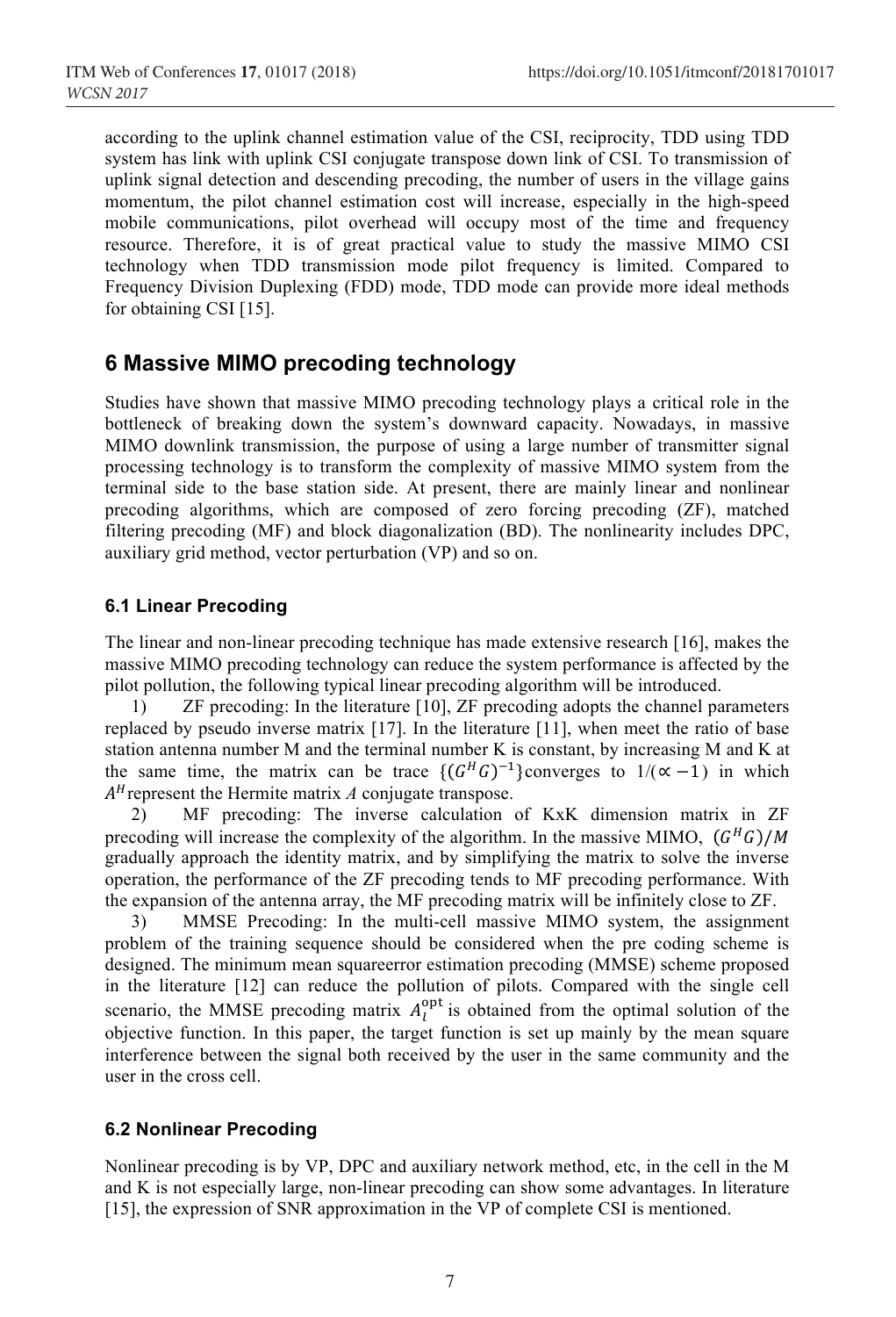# **7 Massive MIMO system signal detection algorithm**

The station will be time-frequency resources among different users, to a large number of users to provide services in massive MIMO system in multi-cell multi-user terminal in the area of the transmitted signal is sent to the base station at the same time, the base station can by the spatial signature of the uplink signal received for testing.

### **7.1 Linear detection**

When the base station is equipped with a large antenna array, if we can satisfy the condition of low SNR, the performance of the MRC receiver can achieve optimal linear receiver (OLR) performance. However, when the SNR is below OLR, the performance of OLR will be optimized compared with the typical MMSE receiver system when the interference is relatively large.

### **7.2 Nonlinear detection**

1) Algorithm based on tree structure (TB): Sphere decoding (SD) is a typical nonlinear detection algorithm, SD is a maximal likelihood (ML) decoder [18]. SD algorithm shortcoming is only considering the specific radius point, in order to find any signaling point, to increase the radius, the existing of low complexity of TB in only some of the most valuable nodes are added can effectively reduce the complexity of the search.

2) Random Step (RS) method: The principle of this algorithm is: select an initial vector, evaluate its peripheral vector  $N_{\text{Neiah}}$  needs MSE as the condition, and select MSE as the minimum vector, repeat the above procedure  $N_{iter}$ .

# **8 The technical challenges of massive MIMO**

Massive MIMO technology is one of the most promising technologies in mobile communication. However, from the perspective of system design and engineering implementation, there are still many key technical problems that need to be solved effectively.

#### **8.1 Channel model**

All wireless communication systems need to specify a corresponding system model to be used as a basis for performance evaluation and comparison. Considering that the array aperture of the massive MIMO is limited, the traditional linear array is no longer applicable and may need to be extended to the antenna array in three-dimensional space. There are few theoretical modeling and practical modeling of massive MIMO channels, and there is no widely accepted channel model.

#### **8.2 Channel information accuracy and feedback overhead**

Massive MIMO antennas require high precision CSI, and channel estimation accuracy, delay, and huge feedback overhead and processing will be the key factors to gain a better gain. The changing speed of the channel, the complexity of the coverage environment, the interference intensity of the cellular signal and the speed of the feedback information are also the key factors that affect the effect and successful deployment of massive MIMO.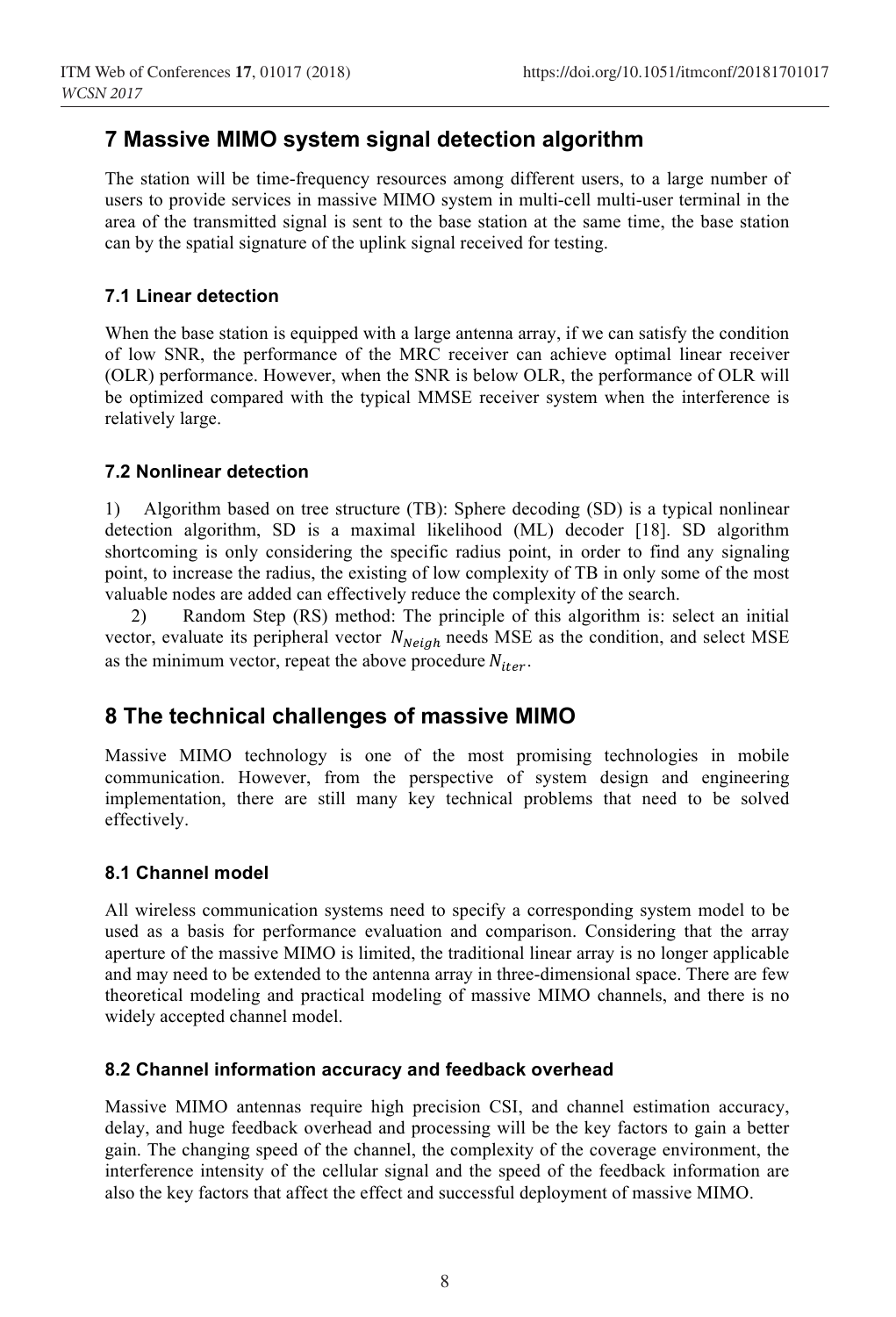#### **8.3 Control broadcast channel design and algorithmic stability**

Although there has been a great deal of research on massive MIMO, it has not enough practical experience in the joint design with control broadcast channel and the stability of each algorithm in the actual complex environment. Therefore, it is inevitable for a certain time scale deployment and running in period.

### **8.4 Resource scheduling**

In order to improve the capacity of the system, in the massive MIMO transmission, it is necessary to pair the antenna with the user to form a virtual MIMO channel. This process consists of grouping between users and the selection of antennas at the base station. At the same time, the allocation of spectrum resources needs to be considered when the number of users is relatively large.

#### **8.5 Active integrated antenna**

Due to the need of beamforming, the antenna design needs to combine the active circuit with the antenna to form a highly integrated active antenna system. It challenges the structure, size, weight, heat dissipation, cascade and maintenance of the antenna system. Especially in the aspect of antenna sharing, massive MIMO cannot share antennas with 2G, 3G and existing systems. Under the increasingly tense antenna resources, there is a certain risk that the antenna form can be successfully commercialized.

# **9 Conclusion**

Massive MIMO technology is considered to be a key technology in the future 5G. It has a significant effect on the channel capacity, energy efficiency and spectrum efficiency of wireless communication systems. This paper analyzes the standardization process of MIMO technology in detail, and the performance advantages of massive MIMO compared with traditional MIMO. On this basis, we analyzed and compared the application scenarios, channel measurement and channel modeling of massive MIMO, and analyzed the channel estimation technology, precoding technology and signal detection technology of massive MIMO system. In the future, due to the higher requirements of massive MIMO on hardware complexity, the presence of pilot pollution limits the improvement of system performance, and there are still many challenges to be completed.

### **References**

- 1. CHIHLIN I,ROWELL C,HAN S F., "Toward green and soft: a 5G perspective", IEEE Communication Magazine, vol. **52**, pp. 66-73,( 2014).
- 2. HUH HCAIRE GPAPADOPOULOS H C, "massive mimo spectral efficiency with a Not-sołLarge Number of Antennas", IEEE Transactions on Wireless Communications, vol. **11**, no. 9, pp. 3266-3239, (2011).
- 3. S.-Y. Lien and K.-C. Chen, "Massive access management for QoS guarantees in 3GPP machine-to-machine communications," IEEE Commun.Lett., vol. **15**, no. 3, pp. 311-313,(2011).
- 4. FOSCHINI G., "Layered space-time architecture for wireless communication in a fading environment when using multi-element antennas," Bell Labs Technical Journal, vol. **8**, pp. 41-59, (1996).